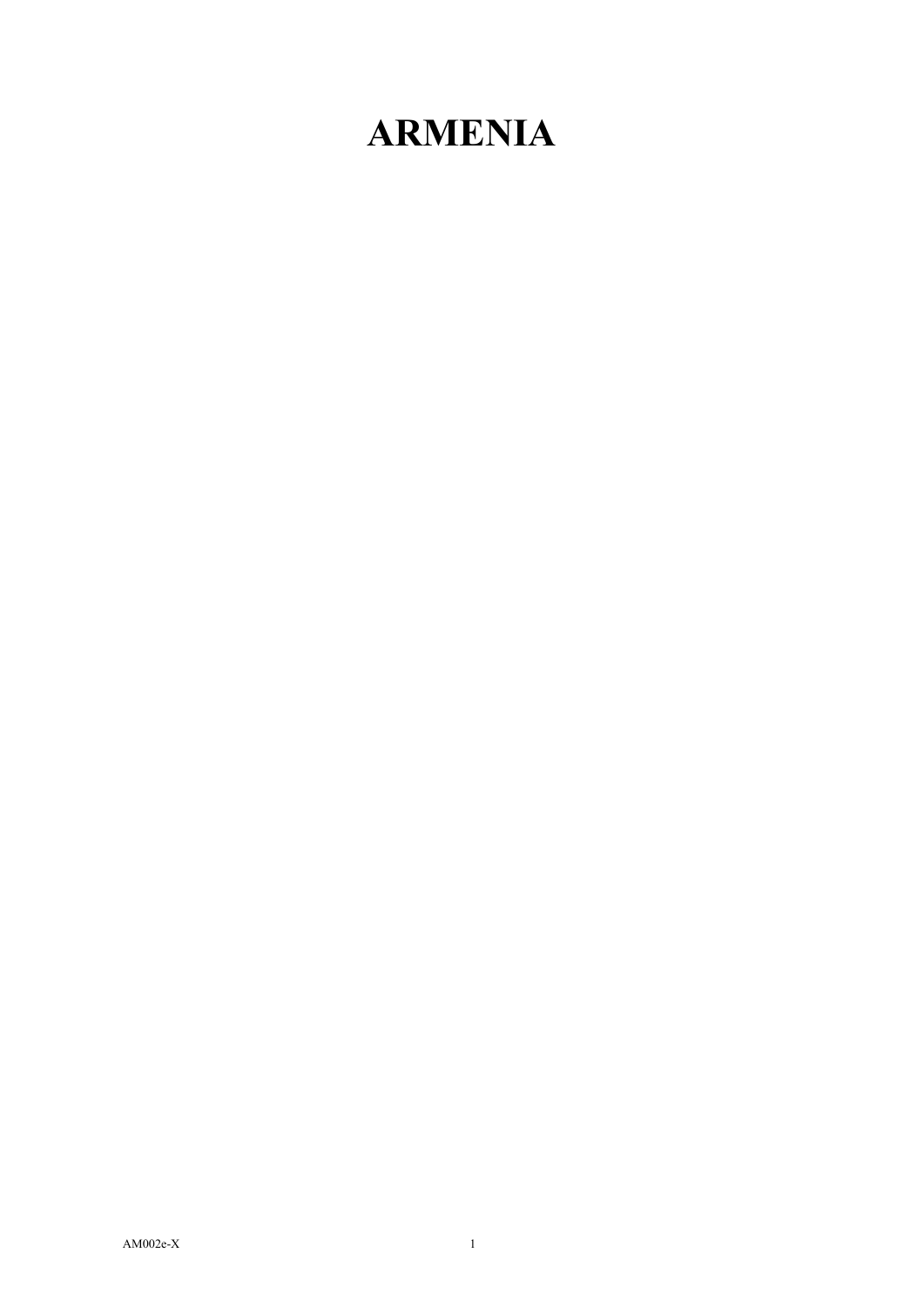**ARMENIA Avag Avanesyan**, Alternate Governor Deputy Mnister Ministry of Economy of the Republic of Armenia

Honorable Mr. Chairman, Esteemed Mr. President, Distinguished Governors and Delegates, Ladies and Gentlemen,

It is my honor to represent Armenia in the 2020 Annual Meeting of the European Bank for Reconstruction and Development and address the statement on behalf of the Republic of Armenia. First of all allow me to express our great great appreciation of the excellent effort by the EBRD management to make the annual metting happen despite the seemingly insurmountable challenges, hence, creating an opportunity for dialogue.

This year has been challenging for the region and the world in general due to the COVID 19 crisis with its plethora of humanitarian and economic implications and consequences. The world will need a coordinated effort by development institution and sovereign nations to make sure that the recovery, when it arrives, is quick and inclusive.

To this extent, we greatly value an excellent job of the EBRD to mobilise rapid Covid-19 response package. Despite the economic and financial volatility and structural challenges, the Bank has managed to successfully implement its core mandate of ensuring the transition impact and has continuosly contributed to the development of the region.

Beyond rapid response agenda, we utterly believe that the long-term recovery and growth will be achieved through structural reforms targeting deep economic transformation. This would imply speeding up development and absorption of green technologies, ensuring better and equal access to knowledge and information, as well as encouraging further development and spread of international value chains. To tackle the newly arising vulnerabilities and support the recovery we may need to evaluate the need to allocate more concessional resources, especially in the regions being affected the most.

We appreciate the efforts to build the Strategic and Capital Framework 2021-2025, the priorities of which are aligned with the national development priorities of Armenia. We express support for the SCF and hope, that the proven efficiency of the Bank's business model and its unique mandate would be effectively utilized to reach the preset goals. We also welcome the approach of review and monitoring mechanism of the SCF, which will inform the Bank and the Board on implemantation and further priorities.

Regarding the geographical expansion and operational envelope, we believe, that for the initial period of recovery and while the consequenses of the crisis are not yet mostly addressed, the engagement by the Bank in the countries of current coverage is a more preferable strategy. Considerations on the operational expansion should be made when the planning horizon clears up and a thorough analysis of possible risks, opportunities and challenges can be performed.